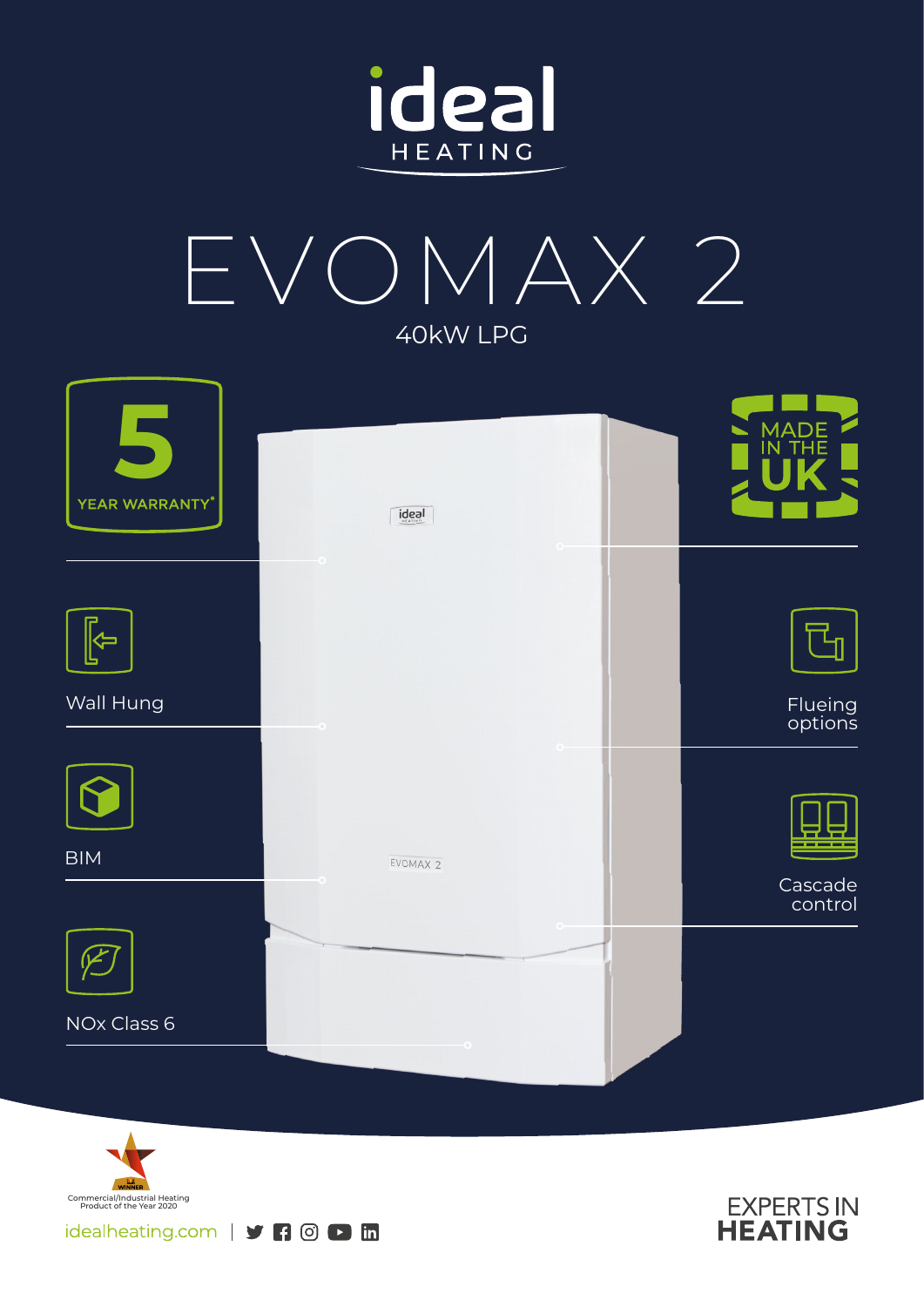## Features & Specification

Available in outputs of 30, 40, 60, 80, 100, 120 and 150kW, Evomax 2 is designed to ensure all installation requirements can be achieved. There is also an LPG Evomax 2 range from 30 - 120 kW for off mains installations.

- **Free Commissioning\***
- alloy heat exchanger
- NOx <40mg/kWh (Class 6) for all natural gas models
- High 5:1 turndown
- Up to 99.6% full load efficiency

• Up to 110% part load efficiency

- Compact small footprint
- $\cdot$  Robust cast aluminium silicon  $\;\;\cdot\;$  Dynamic control menu set up
	- Cascade controls option
	- Easy servicing; 3 sides removable
	- Built in, serviceable flue Non-Return Valve
	- Capable of operating at  $\overline{up}$  to 30 $\degree$   $\Delta T$





#### DIMENSIONS & CLEARANCES

| <b>BOILER</b> | <b>DIMA</b> | <b>DIMB</b> |
|---------------|-------------|-------------|
| 40            | 360         | 130         |

The following minimum clearances must be maintained for operation and servicing:

CLEARANCE BETWEEN MULTIPLE BOILER INSTALLATIONS: 25mm



BOILER ASSEMBLY

**3**

**4 5**

### INTERNAL VIEW **(40kW MODEL SHOWN) KEY 1.** Auto Air Vent **2.** Burner Fixings **3.** Fan **4.** Gas Valve **5.** Venturi **6.** Flow Thermistor **7.** Ianitor Unit **8.** Electrode Detection **9.** Ignition Electrode **10.** Water Pressure Sensor Imm **A+++ A++ A A**



# **EXPERTS IN**<br>**HEATING**

**idealheating.com** | **01482 492251** | **commercial@idealheating.com**  Ideal Heating, National Avenue, Kingston upon Hull, East Yorkshire, HU5 4JN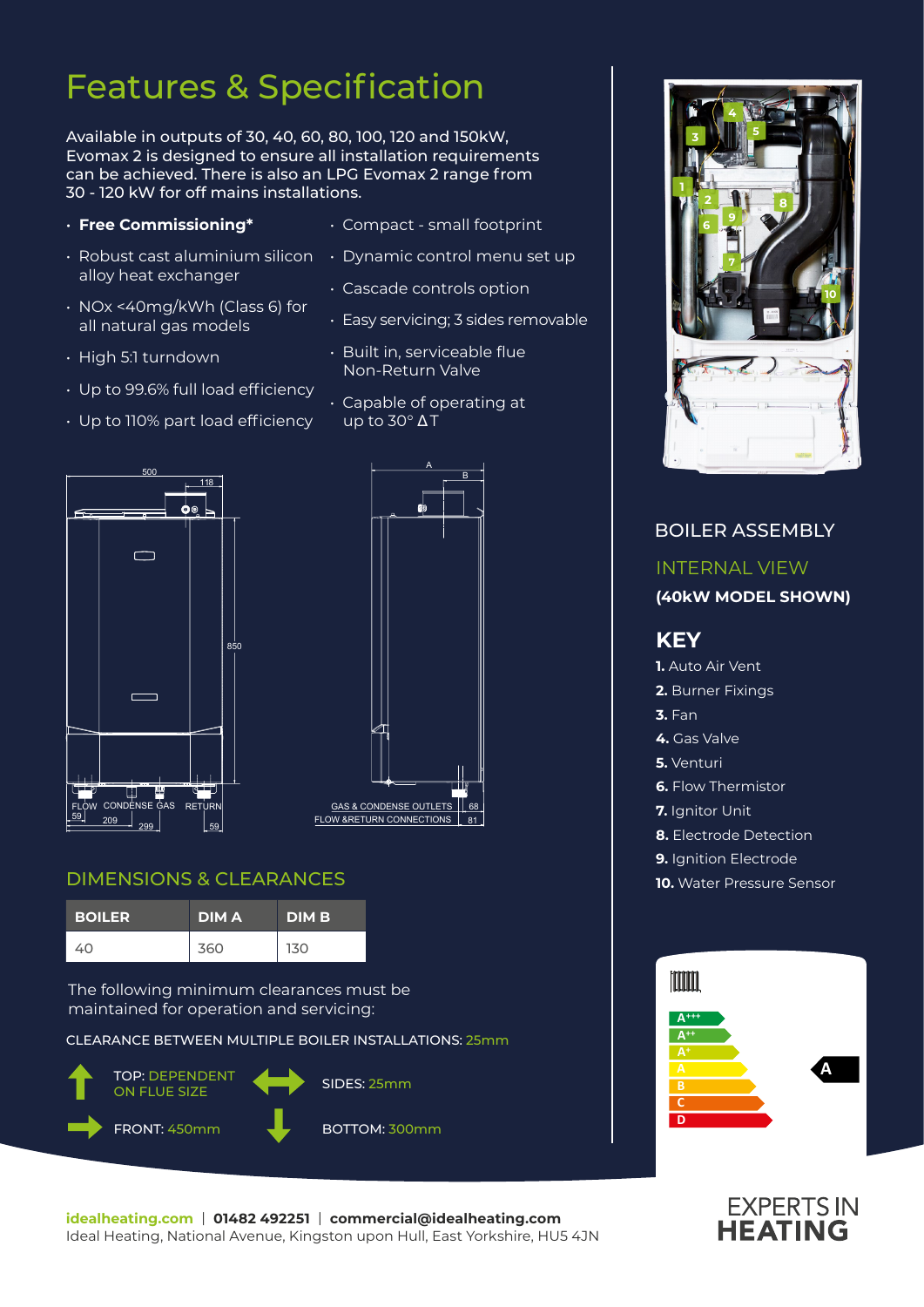## EVOMAX 2 40kW LPG TECHNICAL SPECIFICATIONS

#### GENERAL

| Dry Weight                  | ka            | 47.5                                     |
|-----------------------------|---------------|------------------------------------------|
| <b>Boiler Dimensions</b>    | mm            | 850 (H)<br>x 500 (W)<br>$\times$ 360 (D) |
| <b>Boiler Clearances</b>    | mm            | Front: 450<br>Side: 25<br>Below: 300     |
| <b>Full Load Efficiency</b> | $\%$          | 99.4                                     |
| Part Load Efficiency        | %             | 108.5                                    |
| Seasonal Efficiency         | $\%$          | 96.7                                     |
| SEDBUK 2009                 | $\frac{0}{0}$ | 90.3                                     |
| Min/Max Gas pressure (LPG)  | mbar          | 32/36                                    |

#### BURNER PRE MIX

| Fuel                      | (Type G31) | Propane      |
|---------------------------|------------|--------------|
| <b>Fuel Consumption</b>   | $m^3/h$    | 1.69         |
| Flame Protection          |            | Ionisation   |
| Ignition                  |            | Spark        |
| Boiler Output (Mean 70°C) | kW         | $8 - 40$     |
| Boiler Output (Mean 40°C) | kW         | $8.3 - 4.12$ |
| Boiler Input (Gross cv)   | kW         | 44           |
| Gas Inlet Size            |            | $G^{3/2}$    |
| NOx Weighted (gross)      | mg/kWh     | 64.4         |
| <b>NOx Class</b>          |            | Class 6      |

#### **HYDRAULICS**

| Hydraulic Resistance ( $11^{\circ}$ C $\Delta$ T)   | mbar         | 875                    |
|-----------------------------------------------------|--------------|------------------------|
| Hydraulic Resistance (20°C ∆T)                      | mbar         | 225                    |
| Hydraulic Resistance (30 $\degree$ C $\triangle$ T) | mbar         | 100                    |
| Nominal Flow Rate (11°C ΔT)                         | $1/m$ in     | 52.1                   |
| Nominal Flow Rate (20°C ∆T)                         | $1/m$ in     | 28.7                   |
| Nominal Flow Rate (30°C $\Delta T$ )                | $1/m$ in     | 19.1                   |
| Min Flow Rate (30°C ∆T) (MAX MOD)                   | $1/m$ in     | 19.5                   |
| Min Flow Temperature                                | $^{\circ}C$  | 30                     |
| Max Flow Temperature                                | $^{\circ}$ C | 85                     |
| Min Working Pressure                                | bar          | 0.3                    |
| Max Working Pressure                                | bar          | 6                      |
| Max Static Head Of Water                            | metres       | 61.0                   |
| Condensate Connection                               | mm           | 25                     |
| High Limit Set Point                                | $\circ$ C    | 110 flow,<br>95 return |
| Flow & Return Size                                  |              | $G1\frac{1}{4}$        |
| <b>Water Content</b>                                | litres       | 3.0                    |

#### FLUE/AIR INLET

| Flue Size                           | mm      | 80/125 Concentric<br>or Open Flue |
|-------------------------------------|---------|-----------------------------------|
| Flue Gas Volume                     | $m^3/h$ | 61.68                             |
| Flue Gas Temperature 80/60          | $\circ$ | 70                                |
| O/F Max Counter Pressure Diff       | Рa      | 277                               |
| Balanced Flue Counter Pressure Diff | Da      |                                   |

#### ELECTRICAL

| <b>Electrical Supply</b>   |      | 230V - 50Hz                                      |
|----------------------------|------|--------------------------------------------------|
| Current (Max No Pump)      | amp  | 4A                                               |
| Power Consumption          | watt | 138                                              |
| Modulating Input           | V/dc | 0-10V or OpenTherm                               |
| <b>Fuse Rating</b>         | amp  | 4.0                                              |
| Controls Voltage           | V    | 230V 50Hz volt free<br>control or PELV =< 24V DC |
| <b>Insulation Class IP</b> |      | IPX4D                                            |

#### CONTROL OPERATION

| On/Off 0-10V DC              | Yes |  |
|------------------------------|-----|--|
| OpenTherm                    | Yes |  |
|                              | Yes |  |
| <b>High Limit Protection</b> |     |  |
| Low Water Protection         | Yes |  |
| Volt Free Common Alarm       | Yes |  |
| <b>Boiler Run Indication</b> | Yes |  |

#### OPTIONAL EXTRAS

| Multi Boiler Frame & Header Kits      | Yes |
|---------------------------------------|-----|
| Varican Module Master Kit             | Yes |
| Varican Module Slave Kit              | Yes |
| Extension Module Kit                  | Yes |
| OPENTHERM Room Control Kit            | Yes |
| Room Sensor Kit                       | Yes |
| Tank Sensor Kit                       | Yes |
| Outside Sensor Kit                    | Yes |
| Header Flow Tank Immersion Sensor Kit | Yes |
| Header Flow Tank Strap On Sensor Kit  | Yes |
| Safety Interlock Kit                  | Yes |
| 0-10V Pump Control Kit                | Yes |
| Condensate Pump                       | Yes |

#### **Please Note:**

The plate heat exchangers are to be used for system separation only. They must not be used for the direct production of domestic hot water. They should not be used for direct heating of swimming pool water where the chlorinated pool water would pass directly through the plate heat exchanger.

\*5 year warranty subject to Terms and Conditions. 5 years parts and labour warranty available subject to being commissioned by Ideal Heating. Free Commissioning Offer available subject to terms and conditions. Terms & conditions at idealheating.com